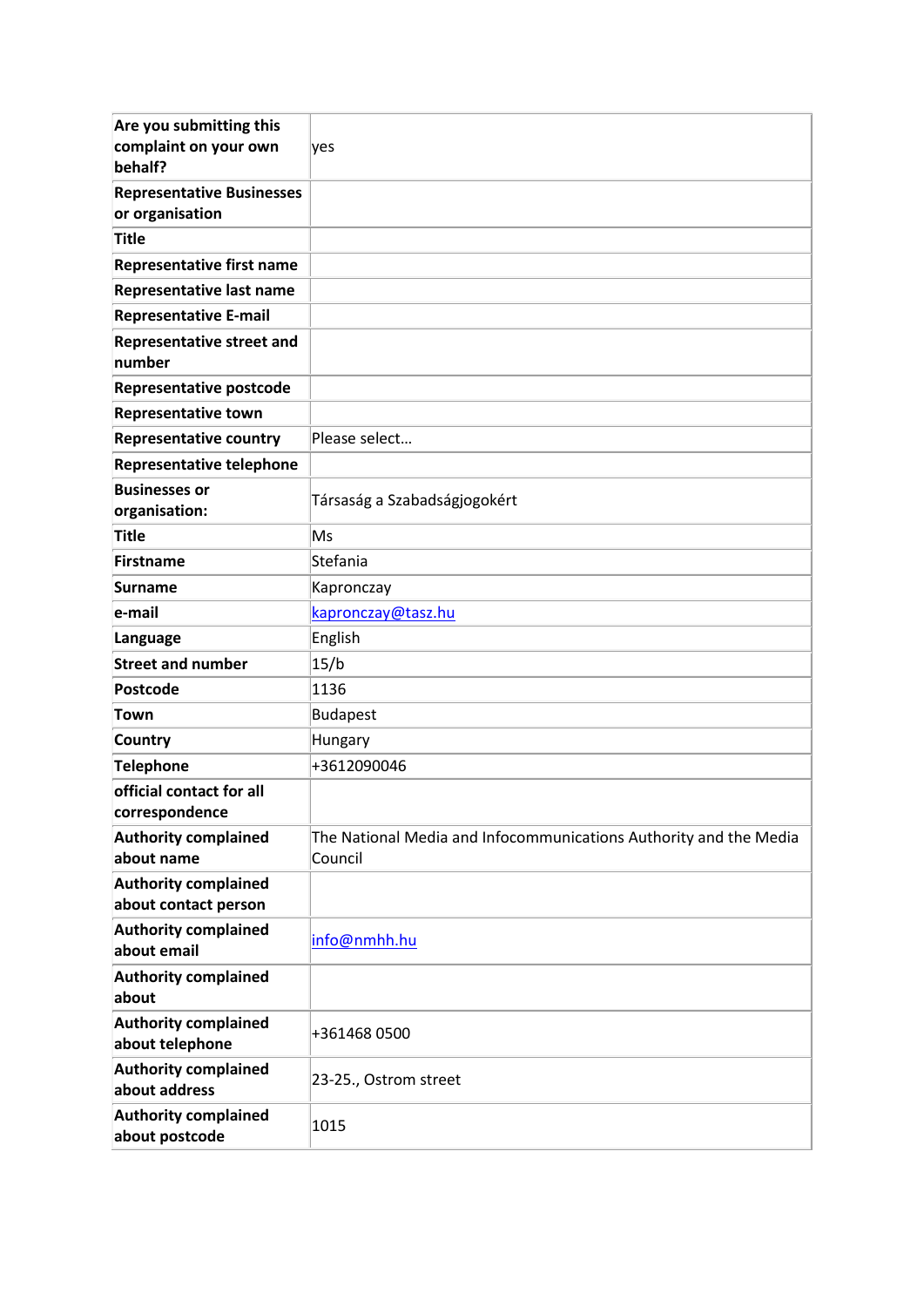| <b>Authority complained</b><br>about town                             | <b>Budapest</b>                                                                                                                                                                                                                                                                                                                                                                                                                                                                                                                                                                                                                                                                                                                                                                                                                                                                                                                                                                                                                                                                                                                                                                                                                                                                                                                                                                                                                                                                                                                                                                                                                                                                                                                                                                                                                                                                                                                                                                          |
|-----------------------------------------------------------------------|------------------------------------------------------------------------------------------------------------------------------------------------------------------------------------------------------------------------------------------------------------------------------------------------------------------------------------------------------------------------------------------------------------------------------------------------------------------------------------------------------------------------------------------------------------------------------------------------------------------------------------------------------------------------------------------------------------------------------------------------------------------------------------------------------------------------------------------------------------------------------------------------------------------------------------------------------------------------------------------------------------------------------------------------------------------------------------------------------------------------------------------------------------------------------------------------------------------------------------------------------------------------------------------------------------------------------------------------------------------------------------------------------------------------------------------------------------------------------------------------------------------------------------------------------------------------------------------------------------------------------------------------------------------------------------------------------------------------------------------------------------------------------------------------------------------------------------------------------------------------------------------------------------------------------------------------------------------------------------------|
| <b>Authority complained</b><br>about country                          | Hungary                                                                                                                                                                                                                                                                                                                                                                                                                                                                                                                                                                                                                                                                                                                                                                                                                                                                                                                                                                                                                                                                                                                                                                                                                                                                                                                                                                                                                                                                                                                                                                                                                                                                                                                                                                                                                                                                                                                                                                                  |
| <b>National measures</b><br>suspected to infringe<br><b>Union law</b> | The breach of EU law is rooted in the activities of the Hungarian public<br>service media, namely Duna Media Service Nonprofit Private Limited<br>Company, which is the company created by law to fulfil the duties of<br>public service media in Hungary. The violations of EU law by Duna<br>Media Service Nonprofit Private Limited Company (hereinafter referred<br>as Duna Media or public service media) should be prevented by<br>national authorities that are liable to ensure Hungarian media<br>consumers can enjoy programmes compliant with the law, including<br>the compliance with EU law. These national authorities are responsible<br>for omitting the exercise of control over the Hungarian public service<br>media and enforcing the requirements on public service media flowing<br>from EU law. Therefore, the liability for the breach of EU law is shared<br>by the National Media and Infocommunications Authority (NMHH), the<br>Media Council of the NMHH charged with content regulation, and the<br>Board of Trustees of the Public Service Foundation, which is<br>responsible that the Code of Public Service that contains the basic<br>principles of public service media is enforced.<br>The programmes offered by Duna Media serve as a relevant point of<br>orientation for the general public in Hungary, therefore the coverage<br>on the Russian invasion in Ukraine provided by Duna Media and the<br>way public service media (both radio, television stations and online<br>platforms) present the events are the key source of information for<br>many Hungarians. Reports on the war in Ukraine broadcasted by Duna<br>Media from 24 February, 2022 to the present day are in the breach of<br>EU law as elaborated under section 2.2. and so are the national<br>authorities that fail to control the activities of the public service media<br>(see detailed problem description under section 2.3. and the relevant<br>annex attached). |
| EU law you think has been<br>breached                                 | Council Regulation (EU) 2022/350 of 1 March 2022 amending<br>Regulation (EU) No 833/2014 concerning restrictive measures in view<br>of Russia's actions destabilising the situation in Ukraine<br>Council Decision (CFSP) 2022/351 of 1 March 2022 amending Decision<br>2014/512/CFSP concerning restrictive measures in view of Russia's<br>actions destabilising the situation in Ukraine<br>Article 215 of the Treaty on the Functioning of the European Union<br>(TFEU)<br>Communication from the Commission on the application of State aid<br>rules to public service broadcasting<br>(2009/C 257/01)<br>Council Regulation (EU) 2022/350 and Council Decision (CFSP)<br>2022/351 were adopted in line with Article 215 of the TFEU introducing<br>restrictive measures on Russia Today and Sputnik aiming to suspend<br>the broadcasting activities of these media outlets in the Union, or<br>directed at the Union to stop the spread of disinformation. The                                                                                                                                                                                                                                                                                                                                                                                                                                                                                                                                                                                                                                                                                                                                                                                                                                                                                                                                                                                                                    |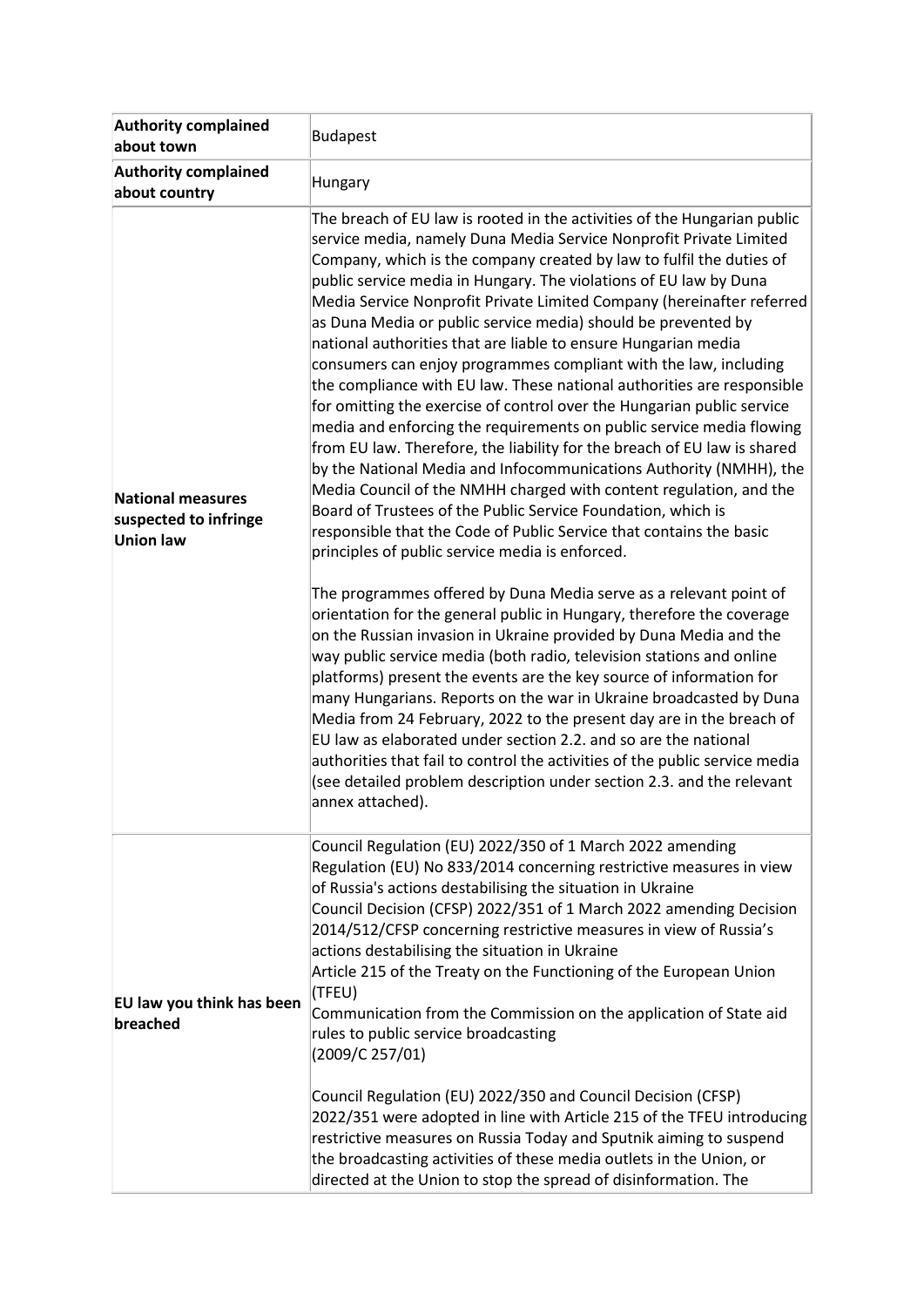|                            | sanctions were introduced in view of Russia's actions destabilising the<br>situation in Ukraine. In line with the sanctions, it is prohibited for<br>operators to broadcast or to enable, facilitate or otherwise contribute<br>to broadcast any content by Russia Today and Sputnik through<br>transmission or distribution by any means such as cable or satellite.<br>Besides this, it is also prohibited to participate, knowingly and<br>intentionally in activities the object or effect of which is to circumvent<br>the prohibitions listed above, including by acting as a substitute for<br>Russia Today and Sputnik, which would mean that media providers are<br>expected to take proactive steps to ensure these contents do not<br>appear on their platforms.<br>The role and importance of public service broadcasting for social,<br>democratic and cultural life in the Union is discussed in detail by the<br>Communication from the Commission on the application of State aid<br>rules to public service broadcasting (2009/C 257/01). The<br>Communication refers to recommendation CM/Rec(2007)3 of the<br>Committee of Ministers to member states concerning the remit of<br>public service media in the information society, that calls upon the<br>members of the Council of Europe to 'guarantee public service media<br>() in a transparent and accountable manner' and to 'enable public<br>service media to respond fully and effectively to the challenges of the<br>information society'.<br>Directive 2010/13/EU of the European Parliament and of the Council of<br>10 March 2010 on the coordination of certain provisions laid down by<br>law, regulation or administrative action in Member States concerning<br>the provision of audiovisual media services (Audiovisual Media Services<br>Directive) in its preamble refers to the Resolution of the Council and of<br>the Representatives of the Governments of the Member States,<br>meeting within the Council of 25 January 1999 concerning public<br>service broadcasting (1999/C 30/01) which acknowledges the<br>democratic functions of public service broadcasting and its vital<br>significance for ensuring democracy, pluralism, social cohesion and<br>diversity.<br>Duna Media is in violation of Council Regulation (EU) 2022/350 and<br>Council Decision (CFSP) 2022/351 as the messages conveyed previously<br>by Russia Today and Sputnik are continued to spread by Hungarian<br>public service media, as public service media takes over the substance<br>of the contents (i.e. the misleading information) currently banned in<br>the EU, which results in circumventing the measures introduced to<br>suspend the broadcasting activities of Russia Today and Sputnik. Duna<br>media serves as a channel to disseminate the same notions and ideas<br>that serve the narrative of the Russian Federation and its officials.<br>Hungarian public service media fails to fulfill its mission and by<br>transmitting disinformation it fails to respond to the challenges of the<br>information society, democratic functions acknowledged by EU law are<br>not met by the coverage on the war in Ukraine, and the national<br>authorities responsible to enforce compliance of public service media |
|----------------------------|---------------------------------------------------------------------------------------------------------------------------------------------------------------------------------------------------------------------------------------------------------------------------------------------------------------------------------------------------------------------------------------------------------------------------------------------------------------------------------------------------------------------------------------------------------------------------------------------------------------------------------------------------------------------------------------------------------------------------------------------------------------------------------------------------------------------------------------------------------------------------------------------------------------------------------------------------------------------------------------------------------------------------------------------------------------------------------------------------------------------------------------------------------------------------------------------------------------------------------------------------------------------------------------------------------------------------------------------------------------------------------------------------------------------------------------------------------------------------------------------------------------------------------------------------------------------------------------------------------------------------------------------------------------------------------------------------------------------------------------------------------------------------------------------------------------------------------------------------------------------------------------------------------------------------------------------------------------------------------------------------------------------------------------------------------------------------------------------------------------------------------------------------------------------------------------------------------------------------------------------------------------------------------------------------------------------------------------------------------------------------------------------------------------------------------------------------------------------------------------------------------------------------------------------------------------------------------------------------------------------------------------------------------------------------------------------------------------------------------------------------------------------------------------------------------------------------------------------------------------------------------------------------------------------------------------------------------------------------------------------------------------------------------------------------------------------------------------------------------------------------------------------------------------------------------------------------------------------------------------------------------------------------------------------------------------|
| <b>Problem description</b> | with EU law also are in omission of an act.<br>The Hungarian public service media failed to report on the war in<br>Ukraine in accordance with EU law. Duna Media's operation includes<br>several television and radio channels as well as a news agency, among                                                                                                                                                                                                                                                                                                                                                                                                                                                                                                                                                                                                                                                                                                                                                                                                                                                                                                                                                                                                                                                                                                                                                                                                                                                                                                                                                                                                                                                                                                                                                                                                                                                                                                                                                                                                                                                                                                                                                                                                                                                                                                                                                                                                                                                                                                                                                                                                                                                                                                                                                                                                                                                                                                                                                                                                                                                                                                                                                                                                                                               |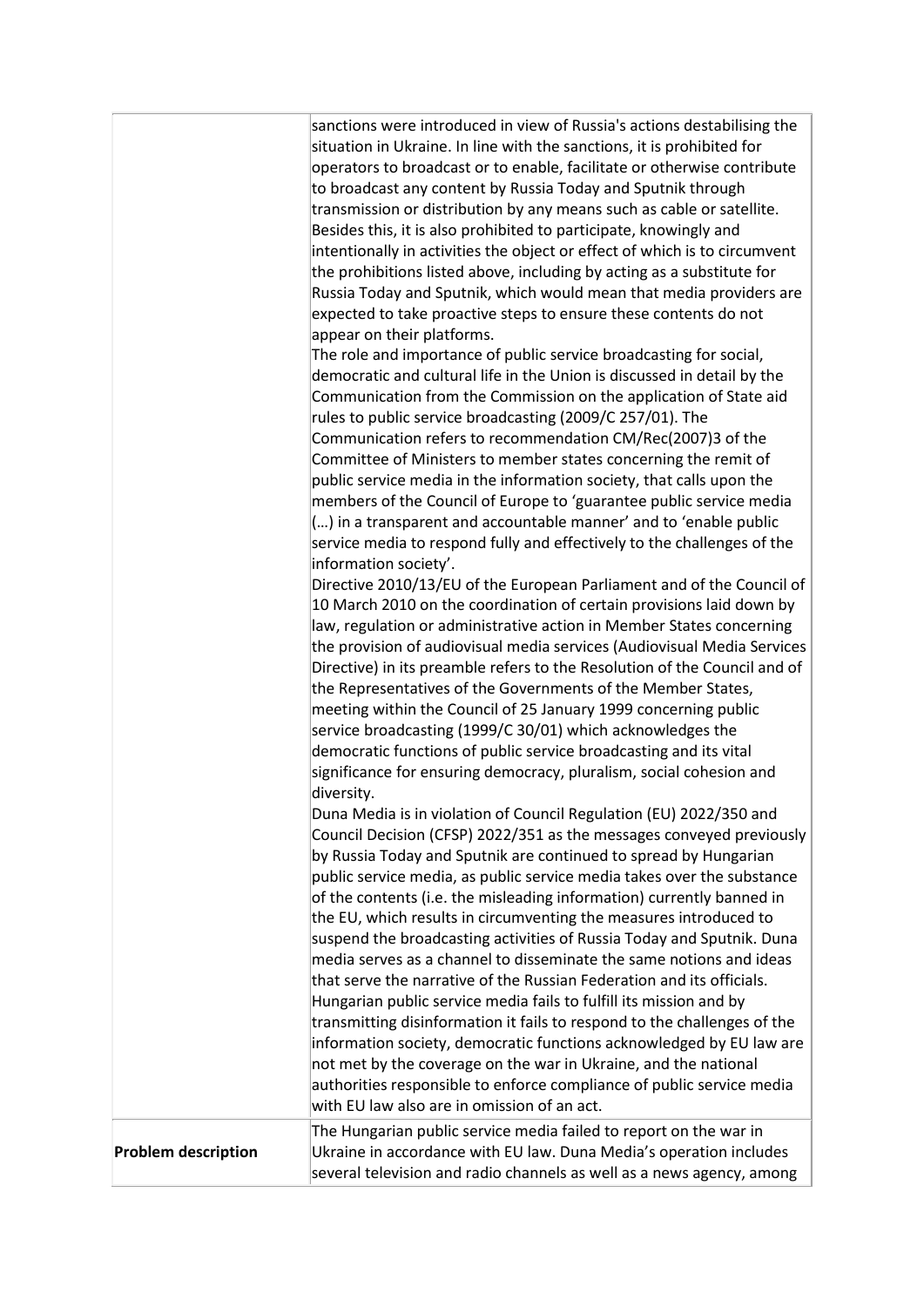| others. The public service media has been criticized for years of being<br>heavily politicized and favoring the narratives of the Government and<br>failing to comply with professional standards. However, when a war<br>started in a neighboring country, the substandard nature of the public<br>service media in Hungary became more obvious.                                                                                                                                                                                                                                                                                                                                                                                                                                                                                                        |
|----------------------------------------------------------------------------------------------------------------------------------------------------------------------------------------------------------------------------------------------------------------------------------------------------------------------------------------------------------------------------------------------------------------------------------------------------------------------------------------------------------------------------------------------------------------------------------------------------------------------------------------------------------------------------------------------------------------------------------------------------------------------------------------------------------------------------------------------------------|
| Disinformation is one of the tools the Russian state has been using to<br>disrupt democracy in Europe and propel its war efforts. According to<br>COUNCIL DECISION (CFSP) 2022/351<br>"The Russian Federation has engaged in a systematic, international<br>campaign of media manipulation and distortion of facts in order to                                                                                                                                                                                                                                                                                                                                                                                                                                                                                                                           |
| enhance its strategy of destabilisation of its neighbouring countries and<br>of the Union and its Member States."<br>"Those propaganda actions have been channeled through a number of<br>media outlets under the permanent direct or indirect control of the<br>leadership of the Russian Federation.<br>Such actions constitute a significant and direct threat to the Union's                                                                                                                                                                                                                                                                                                                                                                                                                                                                         |
| public order and security."                                                                                                                                                                                                                                                                                                                                                                                                                                                                                                                                                                                                                                                                                                                                                                                                                              |
| These actions of the Russian Federation were amplified by the<br>Hungarian public service media in several instances (see attachment)<br>when it disseminated narratives rooted in Russian disinformation. The<br>Hungarian Authorities enable the dissemination of Russian war-<br>propaganda by not sanctioning the public service media in cases when<br>it presents disinformation as truth. Although the public service media<br>used a sophisticated method, as its programs did not directly shared<br>reporting by sanctioned media outlets, it still disseminated the same<br>notions and ideas that serve the Russian narrative. This way the<br>sanctions introduced by the Union fail to reach their goals and are<br>circumvented by the public service media of a Member State without<br>effective control by the designated authorities. |
| Examples for quoting Sputnik or Russia Today in the public media:                                                                                                                                                                                                                                                                                                                                                                                                                                                                                                                                                                                                                                                                                                                                                                                        |
| March 13, 2022, on the website of the Public TV:                                                                                                                                                                                                                                                                                                                                                                                                                                                                                                                                                                                                                                                                                                                                                                                                         |
| "Leonid Slutsky, the member of the negotiation delegation with<br>Ukraine, and also, the deputy chair of the foreign affairs committee at<br>the Duma told tto RT television that there have been impovement in<br>the negotiation processes, and, according to his expectation, it could<br>lead to some joint opinions by the two delegations, and also,                                                                                                                                                                                                                                                                                                                                                                                                                                                                                               |
| documents to sign",<br>https://hirado.hu/kulfold/cikk/2022/03/13/letrejohet-a-talalkozo-<br>putyin-es-zelenszkij-<br>kozott/&sa=D&source=docs&ust=1648487145022438&usg=AOvVaw16                                                                                                                                                                                                                                                                                                                                                                                                                                                                                                                                                                                                                                                                          |
| dbaq7hWolC1xCoBMAqAF                                                                                                                                                                                                                                                                                                                                                                                                                                                                                                                                                                                                                                                                                                                                                                                                                                     |
| March 18, 2022, on the website of the Public TV:<br>https://hirado.hu/kulfold/cikk/2022/03/18/putyin-es-scholz-nem-<br>konnyu-beszelgetest-folytatott-telefonon-kiderult-mirol-esett-szo<br>Foreign Minister Sergey Lavrov gave an interview to RT television - that                                                                                                                                                                                                                                                                                                                                                                                                                                                                                                                                                                                     |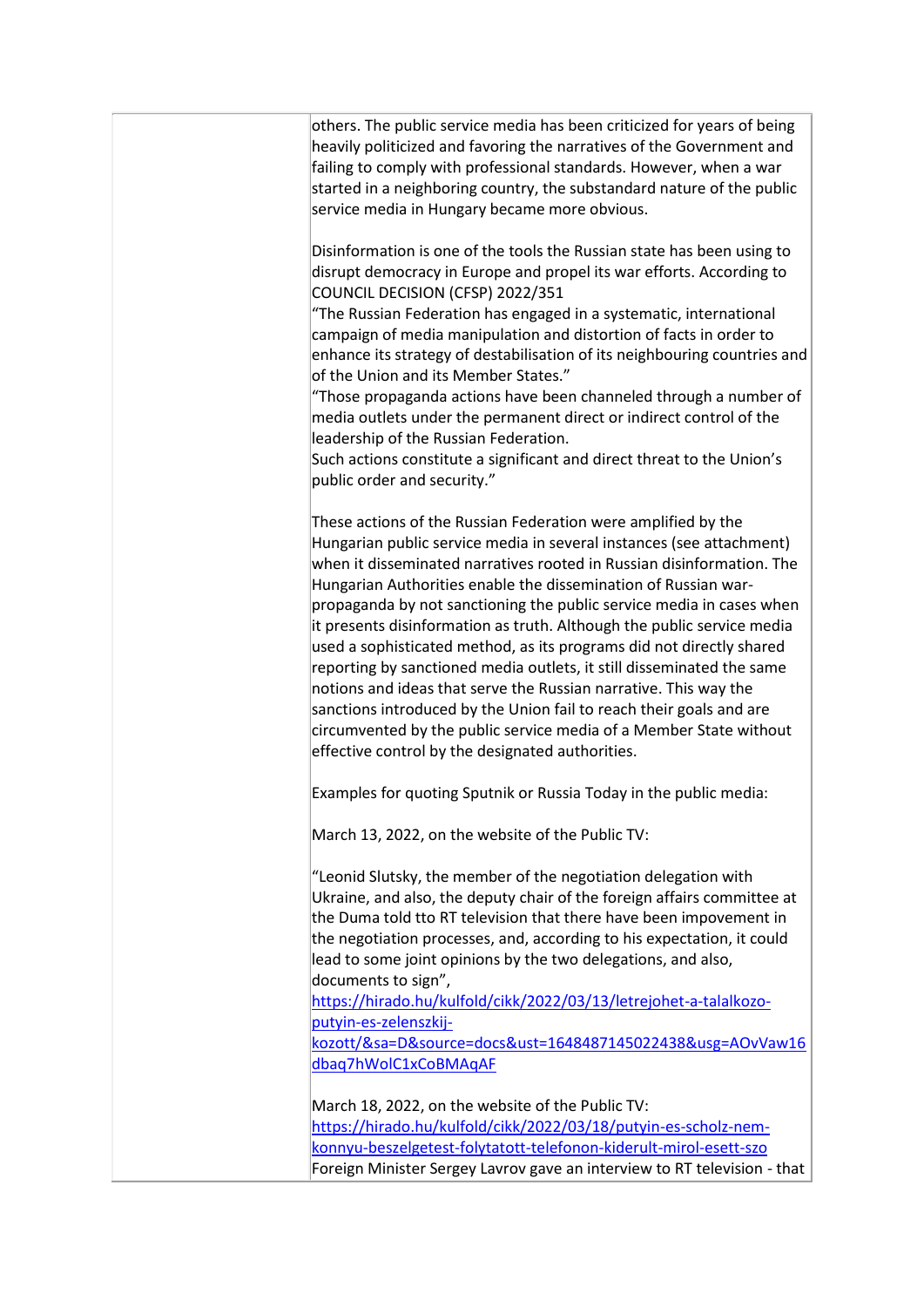|                                                      | is regarded to be a propaganda tool and banned in the West. In this<br>interview he told that according to his opinion, Zelensky is hoping that<br>the less responsible members of the US Congress that are fuelled up by<br>the Ukrainian lobby can shift Biden to a more confrontative scenario -<br>even if he knows that the US president won't agree in creating a no-fly<br>zone".<br>Besides these examples, our collection of articles contain many<br>examples of outright Russian disinformation that are undermining the<br>position that were defined in several European Council decisions, on<br>the causes of the war, the usefulness of sanctions, and on who has<br>initiated the conflict. |
|------------------------------------------------------|--------------------------------------------------------------------------------------------------------------------------------------------------------------------------------------------------------------------------------------------------------------------------------------------------------------------------------------------------------------------------------------------------------------------------------------------------------------------------------------------------------------------------------------------------------------------------------------------------------------------------------------------------------------------------------------------------------------|
| <b>Does the Member State</b>                         |                                                                                                                                                                                                                                                                                                                                                                                                                                                                                                                                                                                                                                                                                                              |
| concerned receive EU                                 | idk                                                                                                                                                                                                                                                                                                                                                                                                                                                                                                                                                                                                                                                                                                          |
| funding relating to the<br>subject of your complaint |                                                                                                                                                                                                                                                                                                                                                                                                                                                                                                                                                                                                                                                                                                              |
| Does your complaint relate                           |                                                                                                                                                                                                                                                                                                                                                                                                                                                                                                                                                                                                                                                                                                              |
| to a breach of the EU                                |                                                                                                                                                                                                                                                                                                                                                                                                                                                                                                                                                                                                                                                                                                              |
| <b>Charter of Fundamental</b>                        | yes                                                                                                                                                                                                                                                                                                                                                                                                                                                                                                                                                                                                                                                                                                          |
| <b>Rights?</b>                                       |                                                                                                                                                                                                                                                                                                                                                                                                                                                                                                                                                                                                                                                                                                              |
|                                                      | According to Article 52(5) of the Charter, the provisions of the Charter                                                                                                                                                                                                                                                                                                                                                                                                                                                                                                                                                                                                                                     |
|                                                      | may be implemented by legislative and executive acts taken by                                                                                                                                                                                                                                                                                                                                                                                                                                                                                                                                                                                                                                                |
|                                                      | institutions, bodies, offices and agencies of the Union, and by acts of<br>Member States when they are implementing Union law, in the exercise                                                                                                                                                                                                                                                                                                                                                                                                                                                                                                                                                               |
|                                                      | of their respective powers. In line with Article 52(4) the Commission                                                                                                                                                                                                                                                                                                                                                                                                                                                                                                                                                                                                                                        |
|                                                      | shall take action to foster the attainment of the objectives enshrined in                                                                                                                                                                                                                                                                                                                                                                                                                                                                                                                                                                                                                                    |
|                                                      | the Charter. Taking action against the national authorities listed under                                                                                                                                                                                                                                                                                                                                                                                                                                                                                                                                                                                                                                     |
| Please explain how EU law                            | Section 2.1. contributes to attain the objective set out by Article 11 of                                                                                                                                                                                                                                                                                                                                                                                                                                                                                                                                                                                                                                    |
| is involved and which                                | the Charter regarding the right to freedom of expression and                                                                                                                                                                                                                                                                                                                                                                                                                                                                                                                                                                                                                                                 |
| fundamental right has<br>been breached               | information, with a special emphasis on the aspects of media pluralism.                                                                                                                                                                                                                                                                                                                                                                                                                                                                                                                                                                                                                                      |
|                                                      | As conclusion of the attitude of the Hungarian authorities, these rights                                                                                                                                                                                                                                                                                                                                                                                                                                                                                                                                                                                                                                     |
|                                                      | do not prevail for EU citizens regardless of frontiers, as in member                                                                                                                                                                                                                                                                                                                                                                                                                                                                                                                                                                                                                                         |
|                                                      | countries in which public service media covers the war in a fair and                                                                                                                                                                                                                                                                                                                                                                                                                                                                                                                                                                                                                                         |
|                                                      | equitable manner, Council Regulation (EU) 2022/350 and Council                                                                                                                                                                                                                                                                                                                                                                                                                                                                                                                                                                                                                                               |
|                                                      | Decision (CFSP) 2022/351 are suitable to protect EU citizens from                                                                                                                                                                                                                                                                                                                                                                                                                                                                                                                                                                                                                                            |
|                                                      | Russian disinformation, unlike in Hungary.                                                                                                                                                                                                                                                                                                                                                                                                                                                                                                                                                                                                                                                                   |
|                                                      | 1. English translation of the complaint sent to the Media Council of the                                                                                                                                                                                                                                                                                                                                                                                                                                                                                                                                                                                                                                     |
| <b>List of documents</b>                             | National Media and Infocommunications Authority                                                                                                                                                                                                                                                                                                                                                                                                                                                                                                                                                                                                                                                              |
|                                                      | 2. Media analysis of Russian disinformation in Hungarian state media                                                                                                                                                                                                                                                                                                                                                                                                                                                                                                                                                                                                                                         |
| Have you already taken                               |                                                                                                                                                                                                                                                                                                                                                                                                                                                                                                                                                                                                                                                                                                              |
| action in the Member                                 | yes                                                                                                                                                                                                                                                                                                                                                                                                                                                                                                                                                                                                                                                                                                          |
| State concerned to try to                            |                                                                                                                                                                                                                                                                                                                                                                                                                                                                                                                                                                                                                                                                                                              |
| solve this problem?                                  |                                                                                                                                                                                                                                                                                                                                                                                                                                                                                                                                                                                                                                                                                                              |
| What action have you                                 |                                                                                                                                                                                                                                                                                                                                                                                                                                                                                                                                                                                                                                                                                                              |
| already taken in the                                 |                                                                                                                                                                                                                                                                                                                                                                                                                                                                                                                                                                                                                                                                                                              |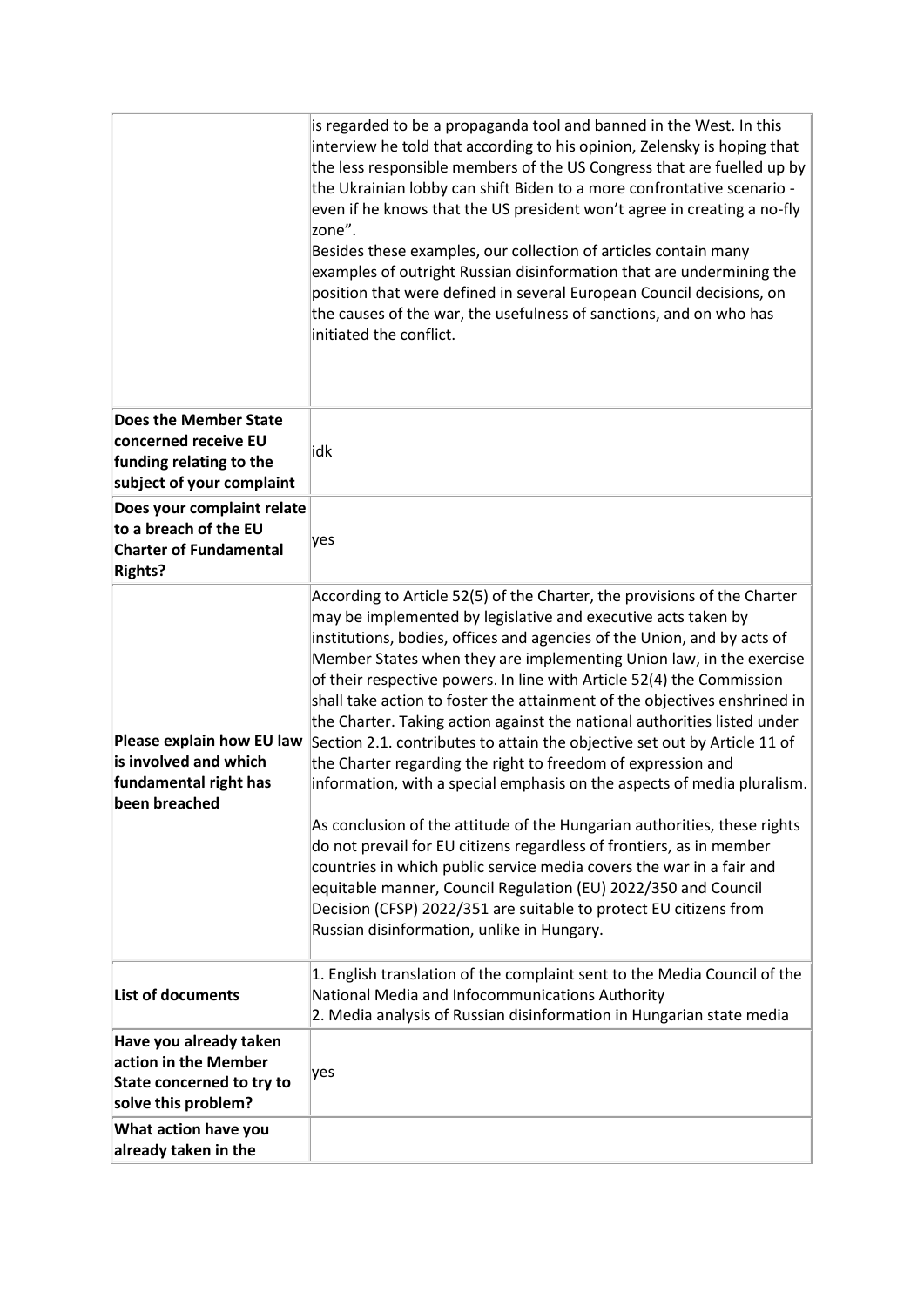| <b>Member State concerned</b>                                                                                 |                                                                                                                                                                                                                                                                                                                                                                                                                                                                                                                                                                                                                                       |
|---------------------------------------------------------------------------------------------------------------|---------------------------------------------------------------------------------------------------------------------------------------------------------------------------------------------------------------------------------------------------------------------------------------------------------------------------------------------------------------------------------------------------------------------------------------------------------------------------------------------------------------------------------------------------------------------------------------------------------------------------------------|
| to tackle the problem?                                                                                        |                                                                                                                                                                                                                                                                                                                                                                                                                                                                                                                                                                                                                                       |
| What type of decision(s)<br>resulted from your action.                                                        | The Hungarian Civil Liberties Union drafted a complaint to the National<br>Media and Infocommunications Authority and made it available to the<br>public. According to our knowledge, numerous people filed complaints,<br>however, no one has received a substantial response as of today.<br>Political Capital filed the complaint accompanied with its own analysis<br>of the programming of the public service media, also attached to this<br>complaint.<br>The Hungarian Civil Liberties Union and the Political Capital jointly<br>wrote to the Public Service Board, a consultant but not supervisory<br>body for Duna Media. |
| Has your action has been<br>settled by a court or is                                                          |                                                                                                                                                                                                                                                                                                                                                                                                                                                                                                                                                                                                                                       |
| pending before a court.                                                                                       |                                                                                                                                                                                                                                                                                                                                                                                                                                                                                                                                                                                                                                       |
| Why didn't you take any<br>action to tackle your<br>problem in the Member<br><b>State concerned?</b>          |                                                                                                                                                                                                                                                                                                                                                                                                                                                                                                                                                                                                                                       |
| Indicate why you are not<br>eligible for particular<br>remedy                                                 |                                                                                                                                                                                                                                                                                                                                                                                                                                                                                                                                                                                                                                       |
| Other reason for not<br>taking action in the<br><b>Member State concerned</b>                                 |                                                                                                                                                                                                                                                                                                                                                                                                                                                                                                                                                                                                                                       |
| Have you already<br>contacted EU institutions<br>or other services dealing<br>with problems of this<br>nature |                                                                                                                                                                                                                                                                                                                                                                                                                                                                                                                                                                                                                                       |
| <b>Petition to the European</b><br>Parliament                                                                 |                                                                                                                                                                                                                                                                                                                                                                                                                                                                                                                                                                                                                                       |
| <b>European Ombudsman</b>                                                                                     |                                                                                                                                                                                                                                                                                                                                                                                                                                                                                                                                                                                                                                       |
| <b>European Commission</b><br>correspondence                                                                  |                                                                                                                                                                                                                                                                                                                                                                                                                                                                                                                                                                                                                                       |
| <b>European Commission</b><br>complaint                                                                       |                                                                                                                                                                                                                                                                                                                                                                                                                                                                                                                                                                                                                                       |
| <b>SOLVIT</b>                                                                                                 |                                                                                                                                                                                                                                                                                                                                                                                                                                                                                                                                                                                                                                       |
| Other (please specify)                                                                                        |                                                                                                                                                                                                                                                                                                                                                                                                                                                                                                                                                                                                                                       |
| Are you aware of any<br>action in the Member<br><b>State concerned covering</b><br>the issue you raise        | no                                                                                                                                                                                                                                                                                                                                                                                                                                                                                                                                                                                                                                    |
| Please specify action you<br>are aware of in the<br><b>Member State concerned</b>                             |                                                                                                                                                                                                                                                                                                                                                                                                                                                                                                                                                                                                                                       |